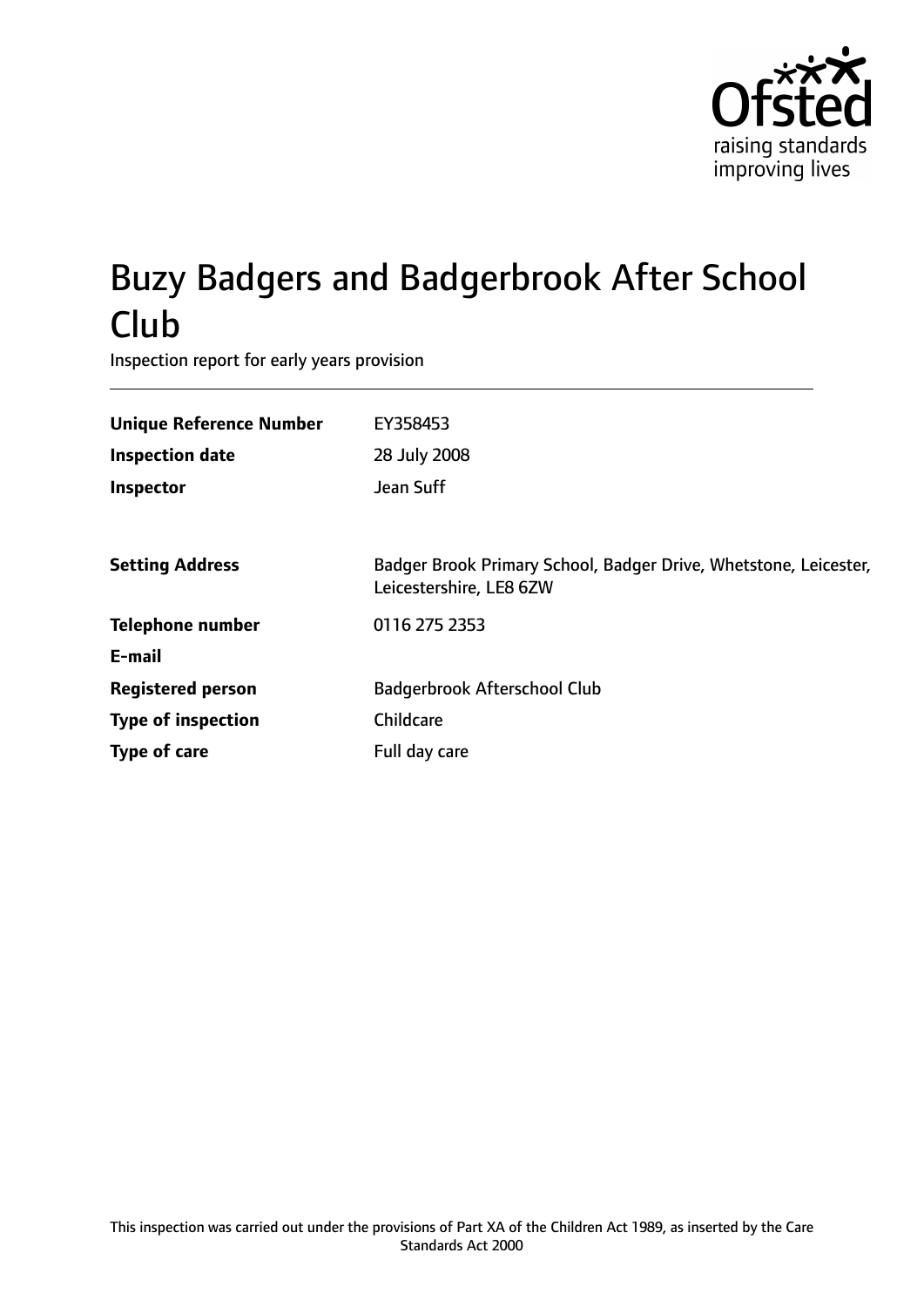## **ABOUT THIS INSPECTION**

The purpose of this inspection is to assure government, parents and the public of the quality of childcare and, if applicable, of nursery education. The inspection was carried out under Part XA Children Act 1989 as introduced by the Care Standards Act 2000 and, where nursery education is provided, under Schedule 26 of the School Standards and Framework Act 1998.

This report details the main strengths and any areas for improvement identified during the inspection. The judgements included in the report are made in relation to the outcomes for children set out in the Children Act 2004; the National Standards for under 8s day care and childminding; and, where nursery education is provided, the *Curriculum guidance for the foundation stage.*

The report includes information on any complaints about the childcare provision which Ofsted has received since the last inspection or registration or 1 April 2004 whichever is the later.

### **The key inspection judgements and what they mean**

*Outstanding: this aspect of the provision is of exceptionally high quality Good: this aspect of the provision is strong Satisfactory: this aspect of the provision is sound Inadequate: this aspect of the provision is not good enough*

For more information about early years inspections, please see the booklet *Are you ready for your inspection?* which is available from Ofsted's website: *www.ofsted.gov.uk.*

# **THE QUALITY AND STANDARDS OF THE CARE**

On the basis of the evidence collected on this inspection:

The quality and standards of the care are good. The registered person meets the National Standards for under 8s day care and childminding.

### **WHAT SORT OF SETTING IS IT?**

Buzy Badgers and Badgerbrook After School Club registered in its current premises in 2007. It is run by a private partnership and operates from Badger Brook Primary School in Whetstone in southern Leicestershire, providing out of school care for children in the village and surrounding area. It is registered to provide care for a maximum of 24 school-aged children under eight years. Older primary school children up to the age of 11 years also attend. The club opens from 07:30 to 08:45 and from 15:15 to 18:00 on Mondaysto Fridays during term time and from 07:45 until 18:00 during the longer school holiday. Children attending in the mornings use the main hall and adjacent cloakroom facilities. Children attending in the afternoons and during the holidays are based in a classroom with adjacent cloakroom facilities. Kitchen and storage facilities are also available. An enclosed playground and playing field are available for outdoor play.

### **THE EFFECTIVENESS OF THE PROVISION**

### **Helping children to be healthy**

The provision is good.

Children's individual health and dietary needs are met well because staff work closely with parents and respect their wishes and requirements. Children are encouraged in good hygiene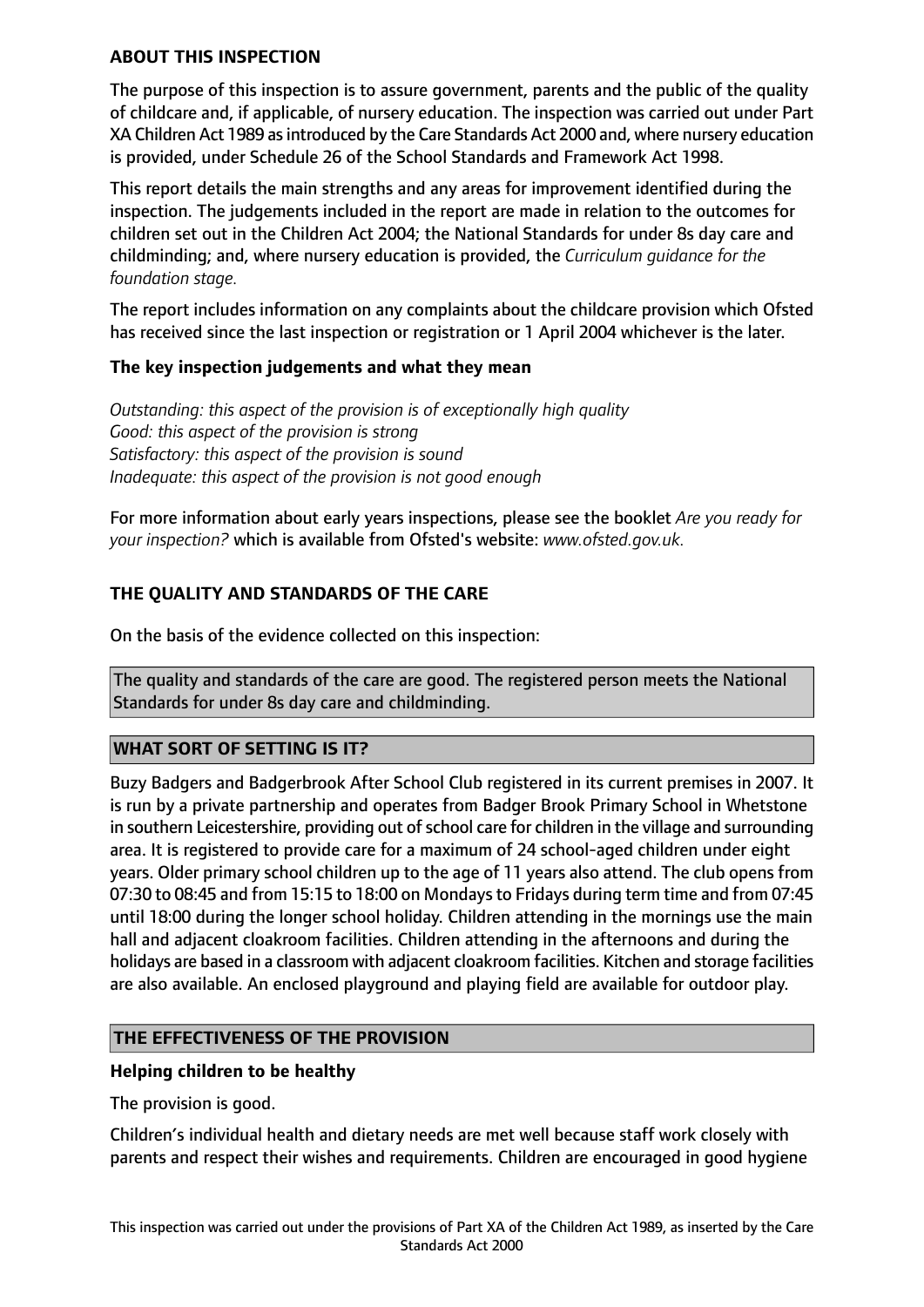procedures by verbal reminders to wash their hands before eating and after using the toilet. Sick or injured children are managed well by staff who follow comprehensive health and safety policies and hold current first aid certificates. Accidents are recorded and written permission is obtained from parents for emergency medical advice or treatment, therefore children are protected in an emergency.

Children bring a packed lunch to eat during the day, which is monitored by staff to ensure they eat healthily. In addition they enjoy varied, nutritious snacks which include fresh fruit daily and which comply with all special dietary requirements. Children understand what foods are healthy and make healthy choices for themselves. Children are reminded to help themselves to drinking water from a jug to ensure they remain hydrated whilst at the setting.

Children are developing their physical skills and gaining in confidence using a range of large and small equipment safely. For example, they take part in varied planned and spontaneous physical activities, such as football and running beneath a parachute. Children are keen to play outside so develop a positive attitude towards physical exercise and the outdoors. Children can rest on a mattress or cushions according to their needs.

# **Protecting children from harm or neglect and helping them stay safe**

The provision is satisfactory.

Children move freely around the playroom and enjoy access to an outdoor play area. Children feel welcomed and have a good sense of belonging within the setting. They are supported as they can help themselves to a variety of well-organised toys and play equipment. Children have sufficient space to engage in different activities at the same time so enhancing their enjoyment and interest.

Children are cared for in an environment where their safety is mostly promoted and protected. Appliances are checked regularly, emergency evacuation procedures are practised, equipment used by children is kept in good condition and staff carry out regular risk assessments. Children learn how to keep themselves safe through well-practised safety routines and reminders from staff about such things as keeping all four legs of their chair on the floor. Children are vigilantly supervised by staff at all times. However, the gate allowing access from the street is not secure throughout the session and visitors are not always asked to sign the visitor's book, which compromises children's safety.

Children's welfare is safeguarded because staff have recently attended training and have a very good knowledge of child protection issues. A child protection policy is in place and available for parents although it does not meet all current guidelines.

### **Helping children achieve well and enjoy what they do**

The provision is good.

Children are settled, confident and show high levels of self-esteem at the club because staff use praise to good effect. Children are encouraged to move around the setting, choose activities and help themselves to a drink when they need one. This encourages them to be independent and take responsibility for their actions and each other. Staff involve the children as they plan a range of play opportunities and provide resources which are appropriate to the ages and interests of the children attending. Children experience a good balance of activities, promoting their enjoyment and interest and enhancing their all-round development. Children of all ages engage readily in their chosen activity and play happily and co-operatively together.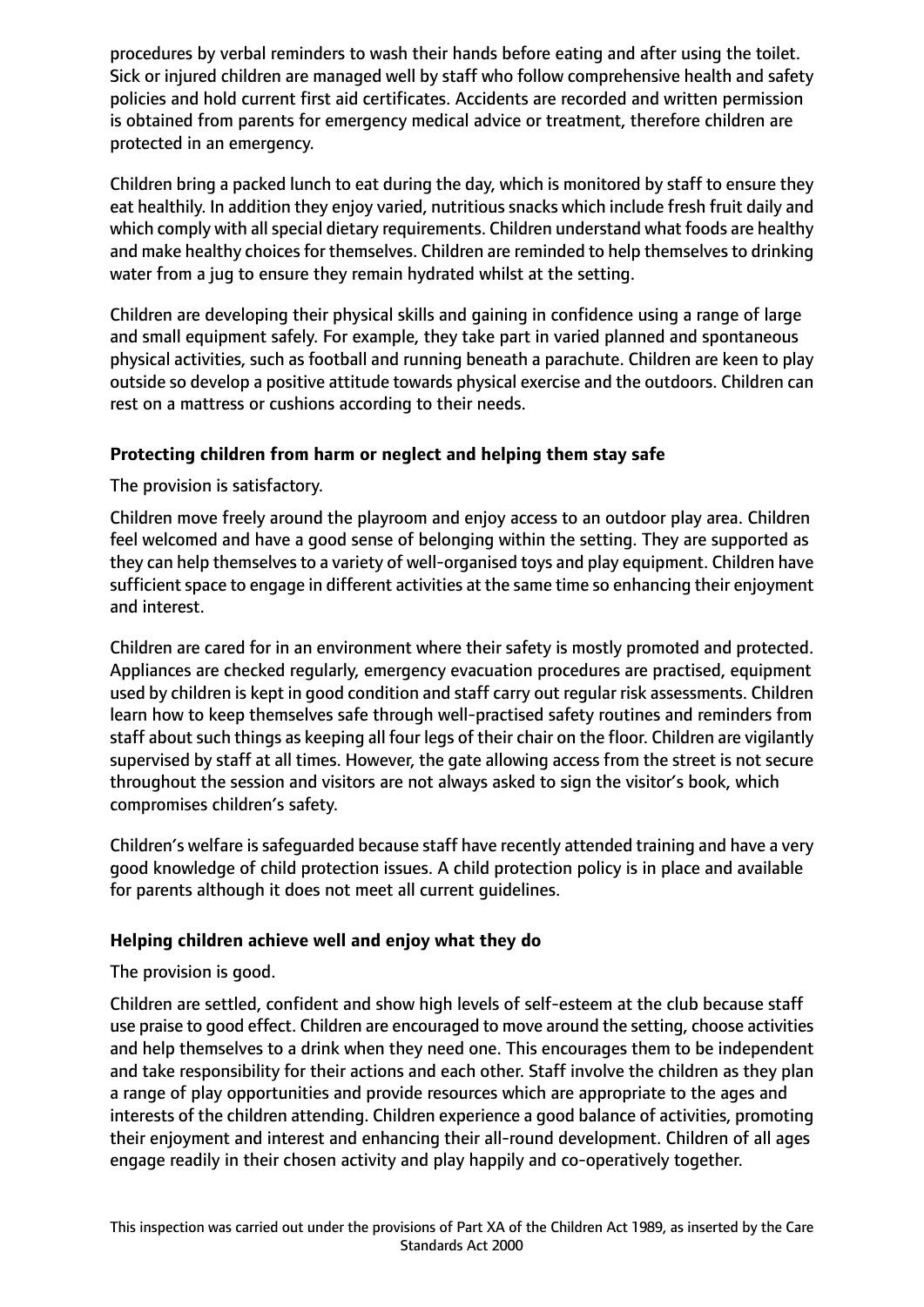Children use their imagination as they play in the home corner, prepare food to serve in a cafe or dress up in brightly coloured clothes. They enjoy craft activities, such as making a felt bag or pencil case. They decorate biscuits and work well together as they draw, challenge each other to noughts and crosses on the white board, play cards and box games or share a book. Children are supported and encouraged by staff who help them extend their experiences and interests. Staff listen to and value what children say and talk to them about what they are doing so developing their language skills. Children can be active or relax according to their needs. They have opportunities for outside play as outdoor activities are well promoted and children use the grassed area and adjoining playground for games and sports.

## **Helping children make a positive contribution**

The provision is good.

Children settle well and spend their time happily together. They feel a sense of belonging and develop trusting relationships with staff as they are treated with equal concern and have their individual needs well met. Children show concern for others, learn social skills and enjoy being with and talking to adults and other children. Staff actively promote equality of opportunity so helping children to feel valued and also learn about the wider world. Resources are easily accessible which allow children to make independent choices. For example, they use dressing up clothes and imaginative play to develop their awareness of different cultures. Children with learning difficulties and/or disabilities are welcomed and integrated into the setting. They participate in all activities to the level of their ability so helping to promote their all-round development and independence.

Children behave well, are polite and respond positively to the routines and boundaries of the setting. Very good use of praise and encouragement enhances children's self-esteem. Staff have realistic expectations of the different age groups and are skilled at diverting and managing unwanted behaviour. Children benefit from a positive partnership with parents as staff regularly share important information about children's needs and interests which ensures continuity and consistency of care for children. A complaints policy is in place and parents are made aware of the complaints procedure.

# **Organisation**

The organisation is good.

Children are protected as the setting uses effective recruitment procedures which ensure that staff are appropriately vetted and qualified. Staff are committed to improvement and development, and induction training and appraisal systems are in place. Sufficient staff hold current qualifications in first aid so children are protected in the case of accidental injury. Children feel at home and at ease in the well-organised environment where indoor and outdoor space is laid out to maximise play opportunities for children. Group size and effective deployment of staff contributes to children's enjoyment and ability to take an active part in the setting.

All required documentation which contributes to children's health, safety and well-being is in place. The manager and staff work well as a team and continually assess the strengths and weaknesses of the provision to promote children's all-round development. Records are stored confidentially and are shared with parents. Children's care is enhanced by efficient and effective organisation of the setting. Overall children's needs are met.